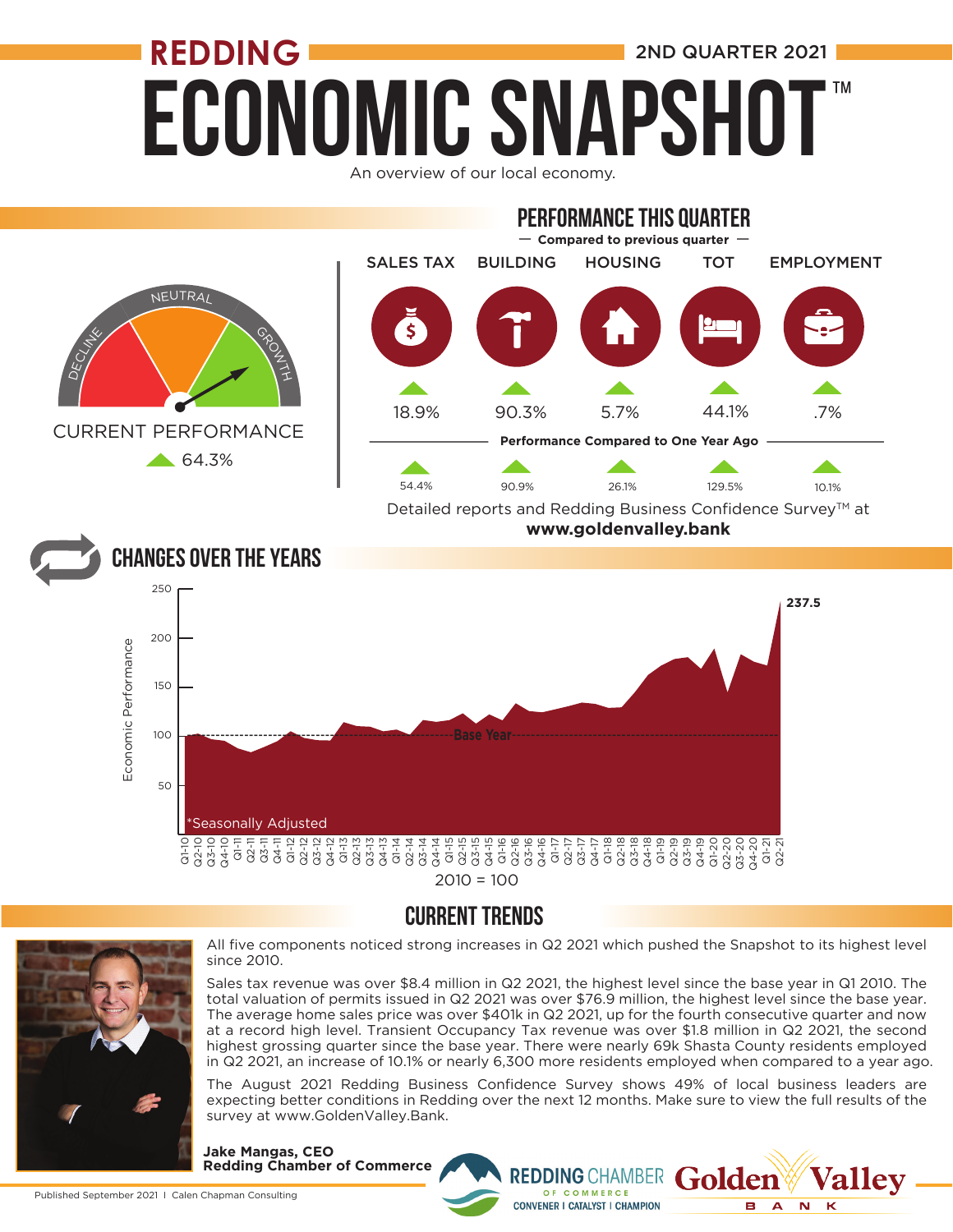## Economic Snapshot **REDDING** 2ND QUARTER 2021 An overview of our local economy. ™



# 2ND quarter trend

Sales tax revenue was over \$8.4 million in Q2 2021, the highest level since the base year in Q1 2010. Since that time, revenue has continued a strong upward growth trend and is now up more than \$4.9 million or 140%.

In Q2 2020, revenue was significantly impacted, likely due to COVID, and immediately decreased by 19.7% from the prior quarter. Following this decrease, revenue made a significant rebound and has increased three of the past four quarters, now up by nearly \$3 million or 54.4%.

Looking forward, The August 2021 Redding Business Confidence Survey shows 56% of local business leaders are expecting to see increased sales over the next 12 months. Make sure to view the full results of the August 2021 survey at www.GoldenValley.Bank.

#### **Jake Mangas, CEO Redding Chamber of Commerce**

More Economic Snapshot information available at www.goldenvalley.bank



Member FDIC I Published September 2021 I Calen Chapman Consulting



REDDING CHAMBER Golden

CONVENER I CATALYST I CHAMPION

**Valley** 

**BANK** 

#### 2ND QUarter Sales Tax Performance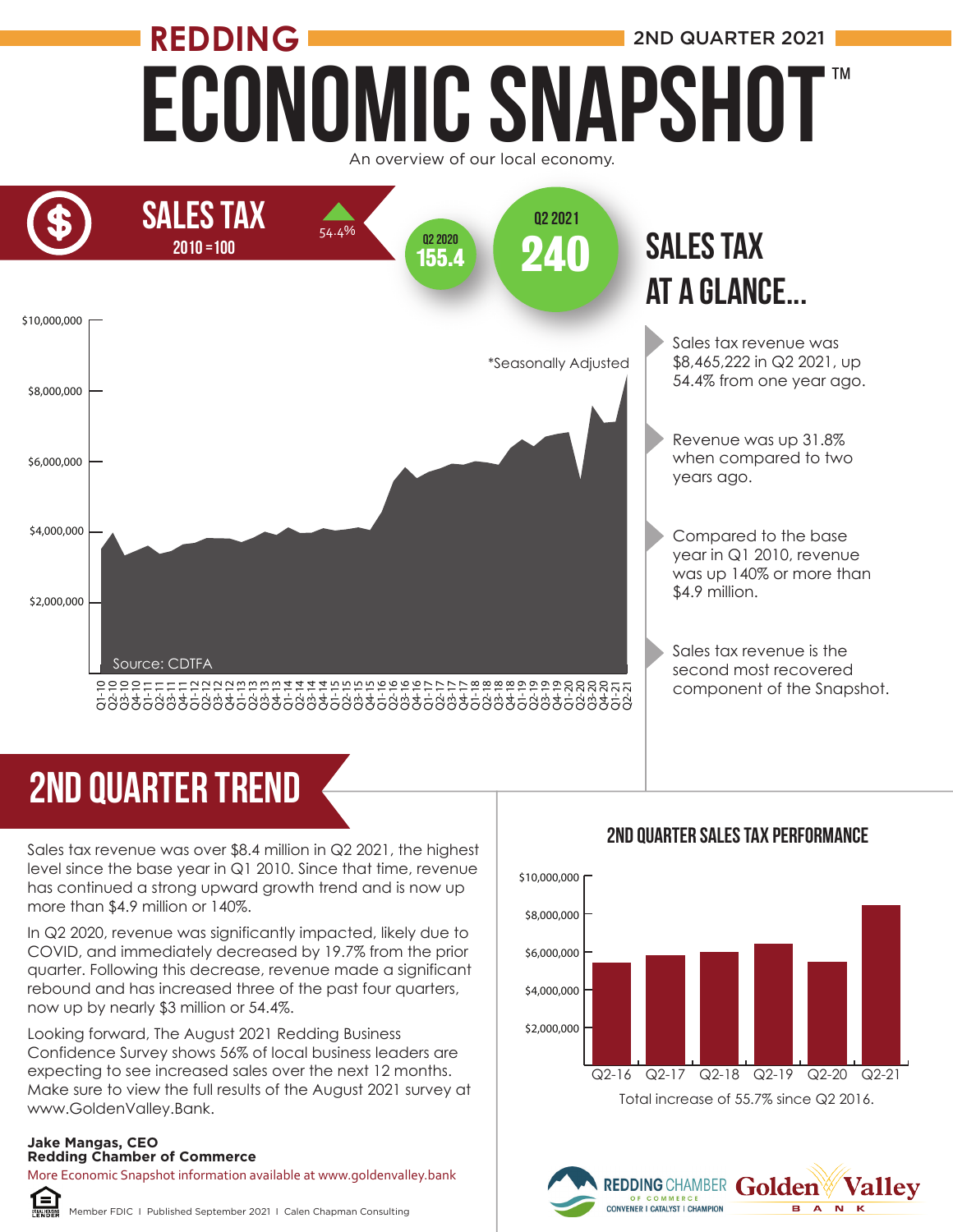## Economic Snapshot **REDDING** 2ND QUARTER 2021 An overview of our local economy. ™



# 2ND quarter trend

The total valuation of permits issued in Q2 2021 was over \$76.9 million, the highest level since the base year in Q1 2010. Since that time, valuation has increased more than \$60.1 million or 357.5% and is currently the most recovered component when compared back to 2010.

Fortunately this component has continued a robust performance since the middle of 2020 when COVID initially impacted other sectors. When compared to a year ago, total valuation was up 90.9% and increased two of the past four quarters.

There were 1,590 permits issued in Q2 2021, up from 1,372 permits in the previous quarter.

#### **Jake Mangas, CEO Redding Chamber of Commerce**

ſ=ì

More Economic Snapshot information available at www.goldenvalley.bank





REDDING CHAMBER Golden

**Vallev** 

**BANK** 

Percentage of PERMITS

**Residential Permits:** 1,338 **Commercial Permits:** 252 **Plans Reviewed:** 464 **Total Inspections:** 5,325

OF COMMERCE<br>CONVENER I CATALYST I CHAMPION



Valuation was up 77.6% or more than \$33.6 million from

Over the past two years revenue has increased four out of eight quarters.

Compared to Q1 2010, total valuation was up 357.5% or more than \$60.1 million.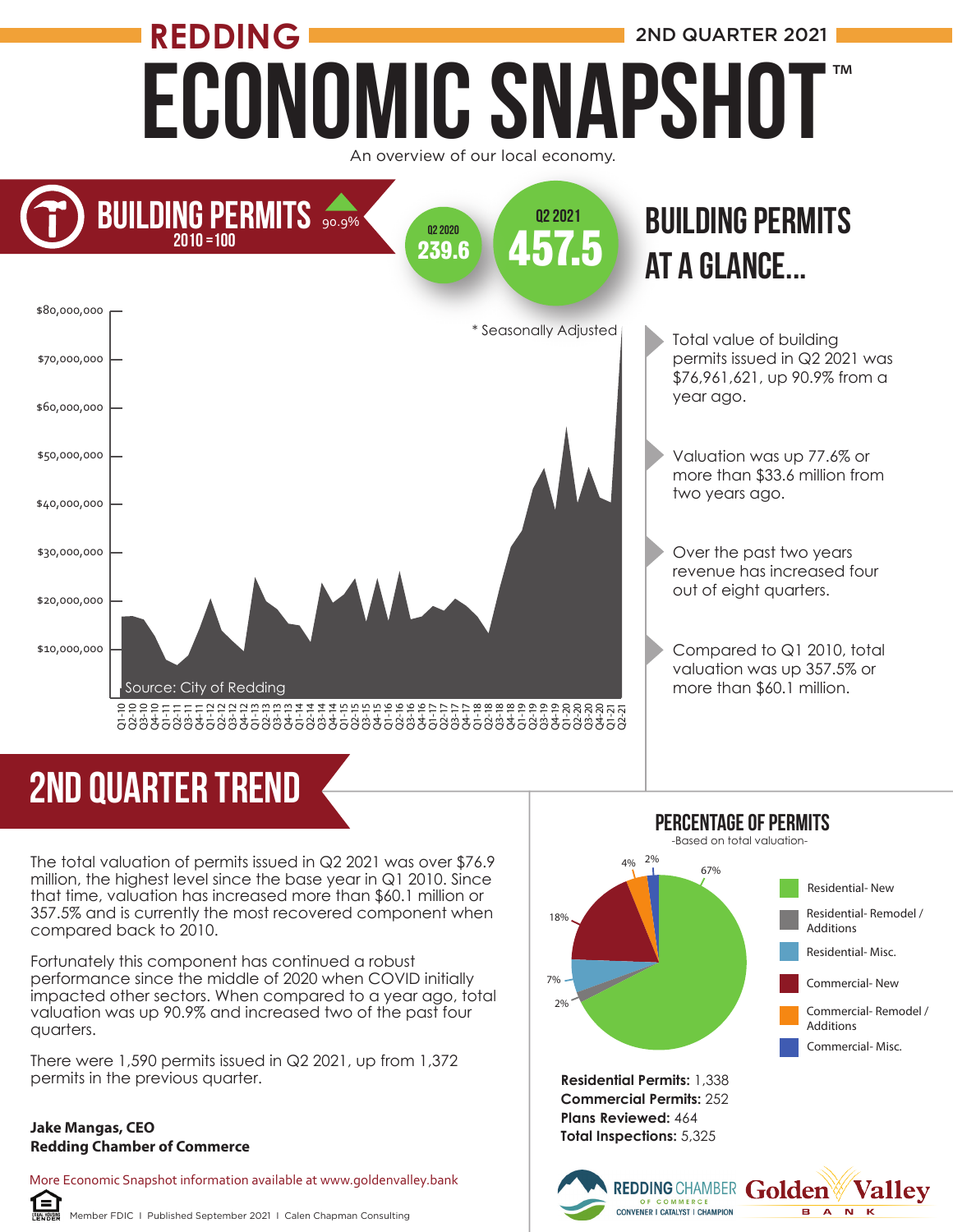## Economic Snapshot **REDDING** 2ND QUARTER 2021 An overview of our local economy. ™





# 2ND quarter trend

The average home sales price was over \$401k in Q2 2021, up for the fourth consecutive quarter and now at a record high level. When compared to the base year in Q1 2010, the average sales price was up 81.6% or over \$180k.

During the initial COVID-19 impacts, the average sales price noticed a quick decrease of 5.5% from the previous quarter. At that time, there were 361 closed sales and properties spent 43 days on the market. Fortunately this component has quickly recovered and prices are now up 26.1% with 511 closed sales and properties spending 29 days on the market. **Redding Chamber of Commerce**<br> **Redding Chamber of Conservation**<br> **Reduce** Conservative Chigh level. When compared to<br>
average sales price was up 81<br>
During the initial COVID-19 importied a quick decrease of 5<br>
At that tim

Rates have remained low which may help continue this strong upward trend for housing.

### **Jake Mangas, CEO**

〔≡

More Economic Snapshot information available at www.goldenvalley.bank

Member FDIC I Published September 2021 I Calen Chapman Consulting

#### 2ND Quarter Performance -Average Sales Price-

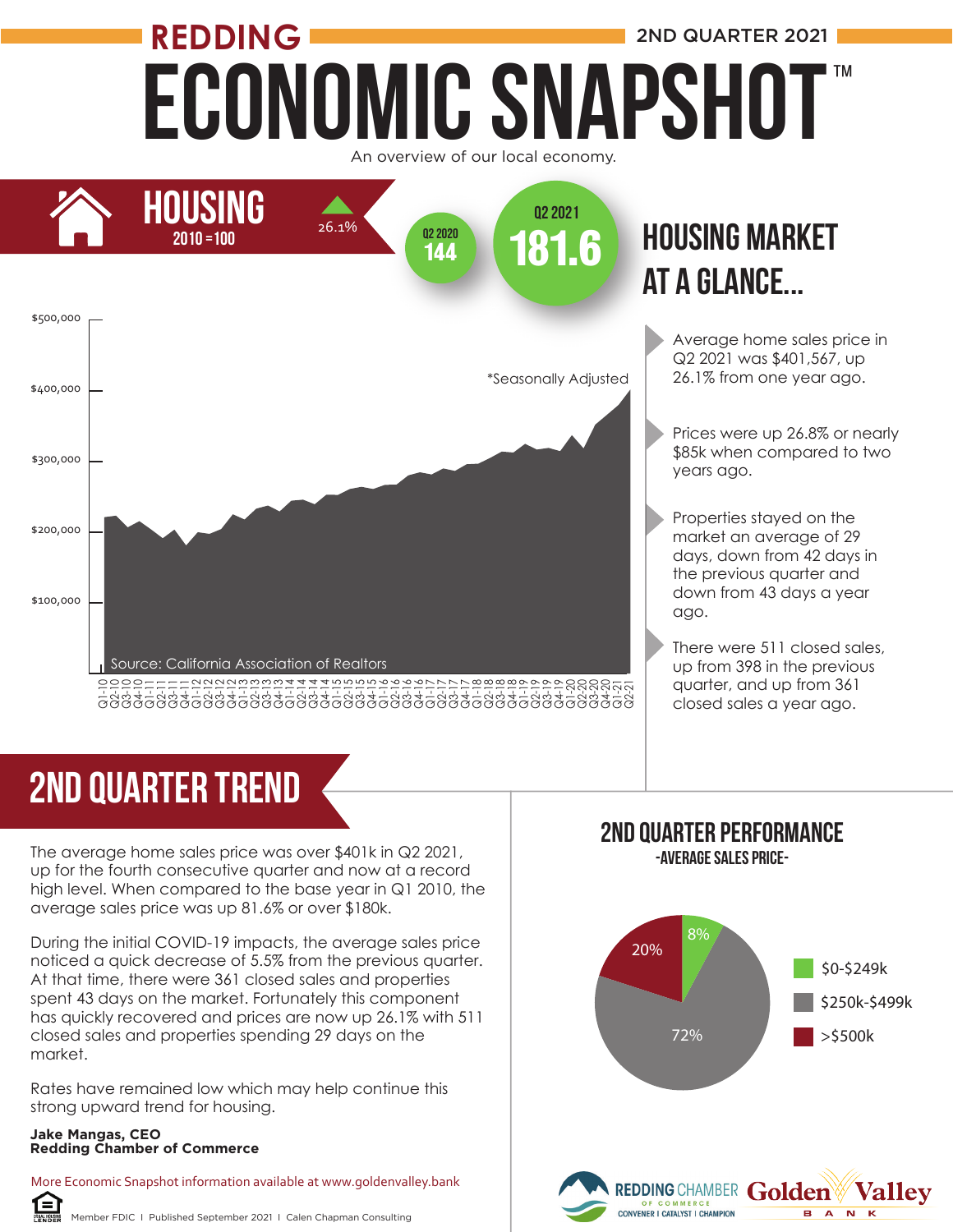

# 4TH quarter trend

There were nearly 69k Shasta County residents employed in Q2 2021, an increase of 10.1% or nearly 6,300 more residents now employed when compared to a year ago.

So far, employment has made a strong and quick recovery over the past year following the impacts of COVID-19 in Q2 2020. During that time, employment was immediately forced down by 10.7% to the lowest level since 2010. Fortunately, employment has increased four consecutive quarters following this impact and current levels are just 4% lower than the record high in 2018.

The August 2021 Redding Business Confidence Survey shows 32% of local leaders expect to increase their employment over the next year. Make sure to view the full results of the August 2021 Redding Business Confidence Survey at www.GoldenValley.Bank.

#### **Jake Mangas, CEO Redding Chamber of Commerce**

f≡ì

More Economic Snapshot information available at www.goldenvalley.bank

Member FDIC I Published September 2021 I Calen Chapman Consulting



 $\overline{B \quad A}$ 

### industry breakdown